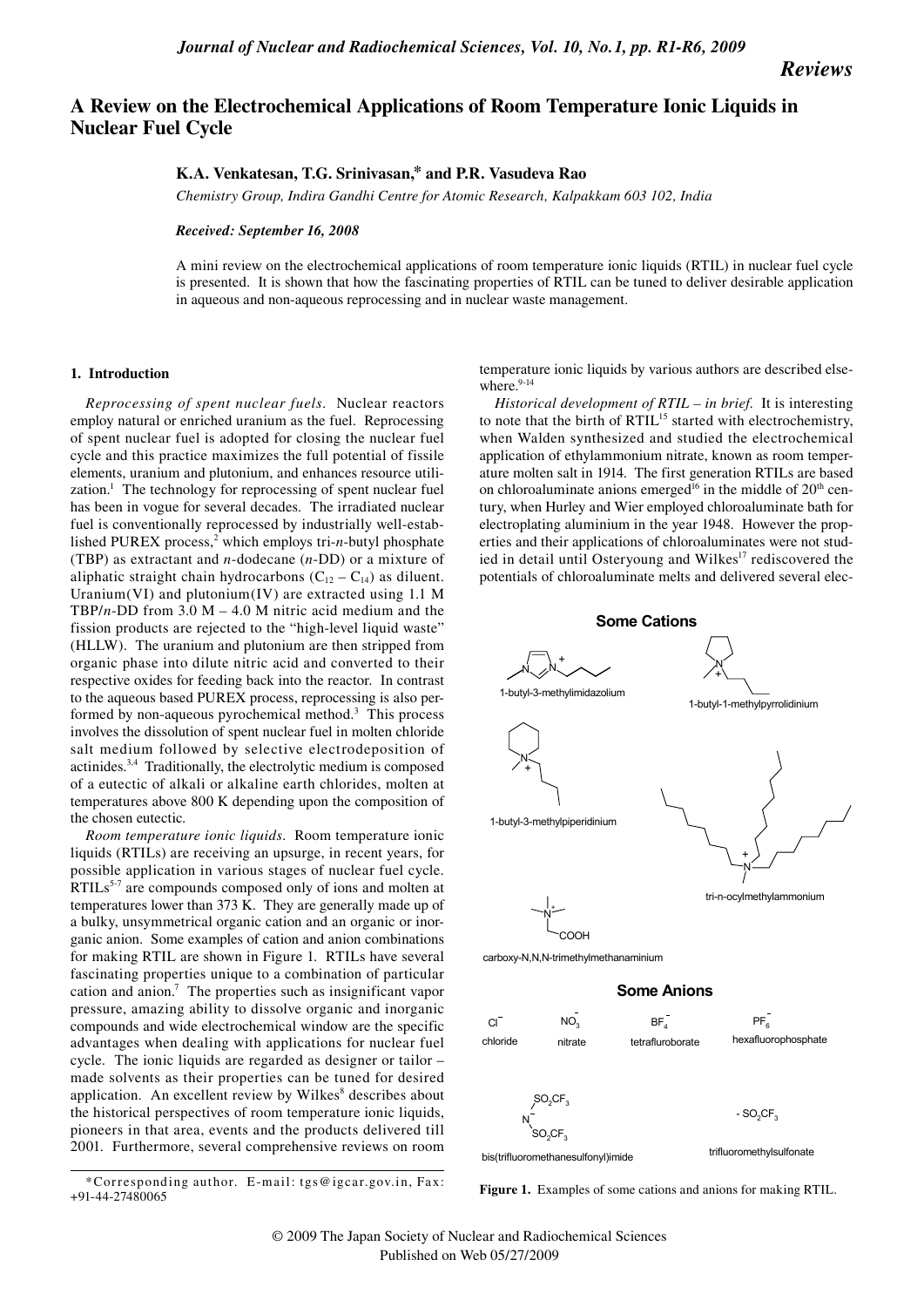trochemical applications in late 1970s. At the same time, it was also realized that these haloaluminate based ionic liquids had a limited scope as they were moisture sensitive and required a non–ambient conditions for their synthesis and applications. Substantial advancement in this area of research emerged with the discovery moisture-stable ionic liquids in 1992 by Wilkes and co-workers.<sup>18</sup> These RTILs have non– hydrolyzing or stable anions, such as  $PF_6$ ,  $BF_4$ ,  $NO_3$ ,  $CH<sub>3</sub>COO$  etc, in place of haloaluminate anion. These are known as 2nd generation RTILs. This discovery unfolded the inherent potentials and promises of RTILs. The subject, room temperature molten salt confined only to electrochemists before 1990, took a new dimension in the form of room temperature ionic liquid and opened new avenues for research in all branches of science, especially in organic synthesis, catalysis, electrochemistry, and separation science.

*Scope*. Literature survey on RTILs indicates that there is an exponential growth of articles and reviews since the discovery of moisture stable second-generation RTILs.<sup>14</sup> The survey is also applicable to the electrochemistry of RTILs<sup>10-14</sup> that essentially dealt with both fundamental aspects such as transport, heterogeneous electron transfer, double layer capacitance, redox behaviour of inorganic compounds etc., and applied studies such as electrochemical activator, photo electrochemical cells, super capacitors, and batteries etc. However, the reports on the application of RTIL to nuclear industry were not as huge as other applications. The evolution of electrochemical applications of RTILs to nuclear industry started in the beginning of this century, and in the last few years the applications are significant. Moreover, an exclusive review on this subject is still missing. Therefore the primary aim of the present review is to draw the attention of researchers/electrochemists and expose the potentials of RTILs for nuclear applications. This was attempted primarily with the data generated in our laboratory apart from other data focusing on nuclear applications. This review, thus, provides an overview of the electrochemical applications of RTILs in spent fuel reprocessing and nuclear waste management. To facilitate the reader in this regard, the review has been divided into the applications pertaining to aqueous reprocessing, non–aqueous reprocessing and other electrochemical applications in nuclear industry. It also provides a future scope of RTILs for nuclear application and major issues that are to be addressed in this area.

## **2. Aqueous reprocessing**

The PUREX process<sup>2</sup> flow sheet for the separation and recovery of uranium and plutonium from spent nuclear fuel solution is illustrated in Figure 2. The heart of the separation process involves the solvent extraction of uranium (VI) and plutonium (IV) from nitric acid medium by 1.1 M TBP/*n*-DD as discussed earlier. It is important to recognize that, in all the solvent extraction systems reported to date, the extractants are traditionally diluted with molecular diluents, such as *n*-dodecane in PUREX process. However, the employment of RTIL as an alternative to *n*-dodecane in solvent extraction process was introduced by Dietz<sup>19</sup> and Rogers.<sup>20</sup> The properties of RTILs such as insignificant vapour pressure, miscibility with various extractants, and tunability of properties through the change in the combination of cation and anion are the specific advantages when dealing radioactive solutions. The study revealed the unusual and favorable extraction behavior when RTILs are used in conjunction with extractants.<sup>21-26</sup> Moreover, with the availability of wide electrochemical window and good conductivity, unique for RTIL diluents, it is possible to envisage a new mode of recovery of metals by direct electrodeposition from organic phase.27,28 This variation indeed avoids the traditional stripping step, which generates large volumes of aqueous waste. It also eliminates the re-conversion procedures that involve



**Figure 2.** PUREX process flow-sheet.

chemical transformation of the metal ion present in the aqueous strip in to a suitable form (metallic or oxide). In this direction, the first paper on the extraction of radiotoxic fission products 137Cs+ by Calix[4]arene-bis(tetraoctylbenzo – crown 6) (BOB-Calix-C6) and  $^{90}Sr^{2+}$  by dicyclohexano–18–C6 (DCH-18C6) present in tri–1–butylmethylammonium bis((trifluoromethyl)sulfonyl)imide ionic liquid followed by a simple electrochemical recovery was reported by Hussey and co-workers.<sup>27,28</sup> The electrochemistry of  $Cs<sup>+</sup>$  and  $Sr<sup>2+</sup>$  in the organic phase was studied by various electrochemical techniques at mercury film electrode. The study revealed that the fission products could be recovered by electrodeposition of loaded organic phase at mercury electrode with a coulometric efficiency of  $\sim$  90%. Later Chen<sup>29</sup> investigated a similar system in the presence of oxygen, moisture and counter ions, which are likely to be extracted in organic phase and may also interfere in the electrochemical recovery of fission products during electrodeposition. The replacement of nitrate ions in the extracted phase by halides and complete removal of dissolved oxygen and moisture by purging dry nitrogen into the extracted organic phase are recommended before electrochemical recovery of fission products.

The first paper on the extraction of actinide, uranium (VI), from nitric acid medium followed by electrodepositon from organic phase was reported by Giridhar et al.<sup>30</sup> Commercially available long chain quaternary ammonium chloride, aliquat-336 (tri-*n*-octylmethylammonium chloride, TOMAC) was employed as extractant in the study. Previously, in the year 1965, Koch<sup>31</sup> studied the extraction of uranium (VI) from nitric acid medium by nitrate form of aliquat -336 (i.e. TOMAN) as extractant, and since these quaternary ammonium salts have desirable chemical and radiation stability, Koch recommended it for use in reprocessing of short-cooled high burn-up fuels. However, the extracted uranium was stripped with dilute nitric acid. In contrast, Giridhar et al $30$  studied the electrochemical method for the direct recovery of uranium from loaded organic phase. The study indicated that uranium (VI) in 0.05M TOMAC/CHCl<sub>3</sub> underwent a single step two-electron transfer to uranium oxide at the working electrode with the current efficiency of  $60\%$ . Similar to the work of Chen,<sup>29</sup> the organic phase required a scrubbing with sodium nitrate solution, prior to electrolysis, to remove the extracted nitric acid.

Furthermore, the implications of using different RTILs for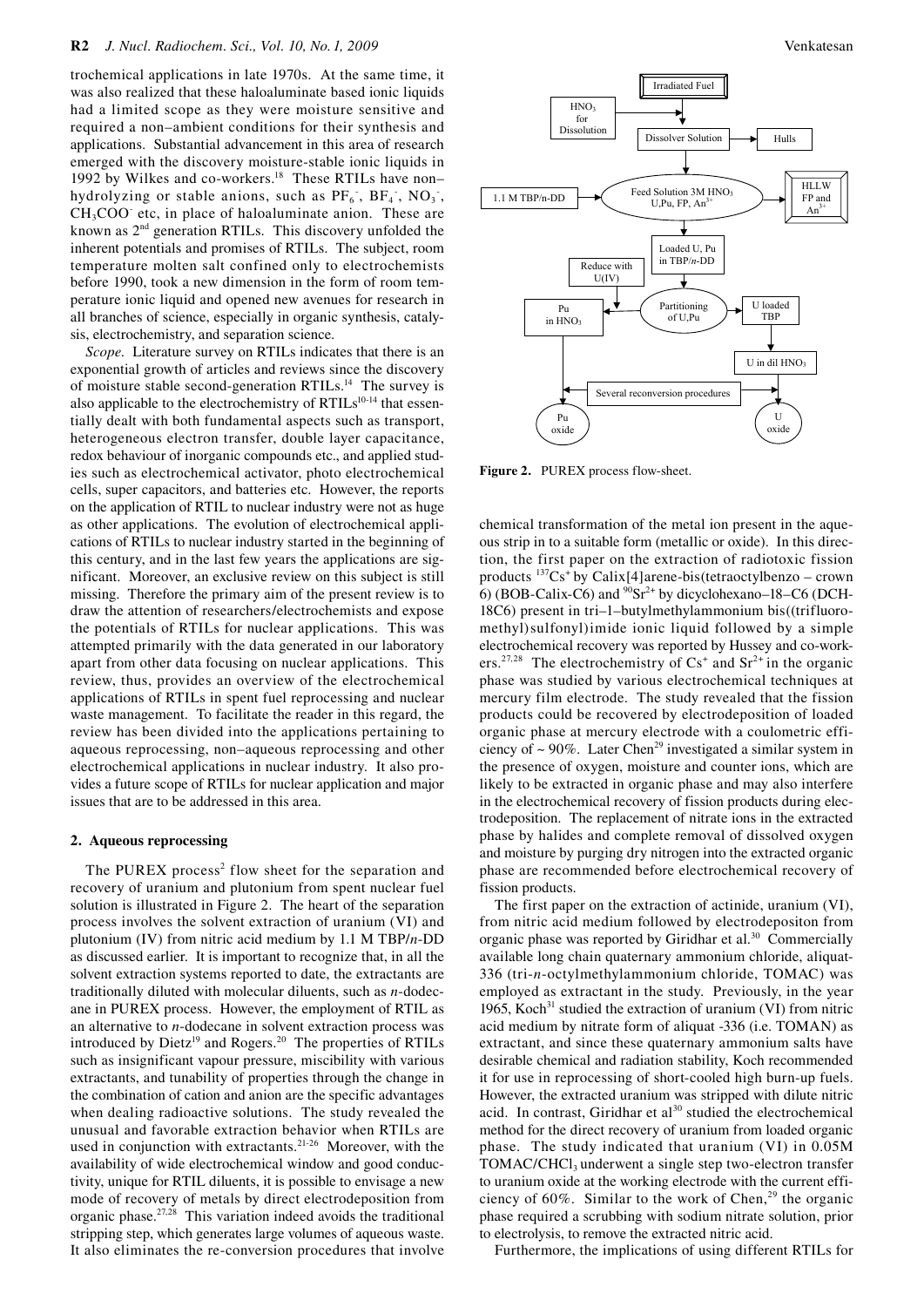the solvent extraction of uranium (VI) were reported by Giridhar et al.<sup>32,33</sup> Extraction behavior of U(VI) by a solution of 1.1 M TBP in 1-butyl-3-methylimidazolium hexafluorophosphate (bmimPF<sub>6</sub>) or bmimNTf<sub>2</sub> (NTf<sub>2</sub> = bis(trifluoromethanesulfonyl)imide) and the distribution ratios were compared with those obtained in traditional PUREX solvent 1.1 M TBP/*n*-DD. In addition, the electrochemical stability of 1.1 M solution of TBP/RTIL was investigated $32$  at glassy carbon working electrode and the voltammetric studies on uranyl nitrate extracted 1.1 M TBP/RTIL phase demonstrated the possibility of recovering uranium (VI) as uranium oxide deposit at the working electrode.

The above results suggest the interesting feasibility of using RTIL diluents for the recovery of metals. The target metal was extracted by a suitable ligand present in RTIL medium by solvent extraction procedure and recovered by electrodeposition. This process, called as Extraction-Electrodeposition (Ex-El Process) illustrated in Figure 3, was viable due to the characteristic property of RTIL that can perform both as diluent for the extractant and electrolytic medium for deposition of target metals.

#### **3. Non-aqueous reprocessing**

The concept of using RTILs for non-aqueous reprocessing has evolved recently. The electrochemistry of actinides and other metals in room temperature chloroaluminate melts (1st generation RTILs) were indeed reported few decades ago.<sup>34</sup> However, they were not directed towards electrodeposition of actinides, but involved only the basic understanding of complexation nature, solution chemistry and electrochemical behaviour of metals. In fact, this was due to the inadequacy in the electrochemical window and poor cathodic stability of  $1<sup>st</sup>$ generation chloroaluminates. Nevertheless, it is worthwhile to discuss those studies in the present review as they form a fundamental to the concept of using 2<sup>nd</sup> and future generation RTILs for non-aqueous reprocessing. In this regard, a couple of reviews dealing with coordination chemistry of actinides in ionic liquids by Rogers and co-workers<sup>35</sup> and lanthanide and actinides in ionic liquid by Binnemans<sup>36</sup> merit recognition. The former review highlights the use of RTILs in separations, solidstate chemistry, spectroscopy and electrochemistry of actinides, and the later exhaustive review deals with solvation, spectroscopy, electrochemistry, solvent extraction, treatment of spent nuclear fuel, lanthanide mediated organic reactions, etc.

The earliest work on the electrochemistry of uranium in acidic and basic chloroaluminate melt was reported by D'Olieslanger and co-workers. $34,37$  In acidic 2:1 melts (AlCl<sub>3</sub> : *N*-(*n*-butyl)pyridinium chloride), the reduction of U(IV) to U(III) on glassy carbon electrodes was reported to be irreversible. The formal standard potential of the U(IV)/U(III) redox couple as a function of the melt acidity was determined and U(III) was found to exist as free  $U^{3+}$  ion, while U(IV) as chlorocomplexes, UCl<sub>*x*</sub><sup>(4-*x*)+</sup> with 3≥*x*≥1. The oxidation of U(IV) to  $U(V)$  at glassy carbon electrodes was irreversible and dependent on the melt acidity. Further oxidation of  $U(V)$  to  $U(VI)$ was not feasible due to anodic instability of the melt. In contrast to acidic melts, U(VI) in basic melts<sup>38</sup> (AlCl<sub>3</sub> + *N*-(*n*butylpyridinium chloride)), exists as chloro complexes  $UO_2Cl_{4+x}$ <sup>(2+x)-</sup>, which undergo a single step irreversible two electron transfer to soluble  $\text{UCl}_6^2$  as shown in equation 1. The diffusion coefficient of  $2.65 \times 10^{-7}$  cm<sup>2</sup>/s was determined in slightly basic melt (mole ratio  $AICI_3$ :BupyCl = 0.82:1). U(III) was insoluble in basic melt  $(AICI<sub>3</sub> + BupyCl)$  and precipitated as  $UCl<sub>3</sub>$  in neutral melt.

$$
[UO_2Cl_{(4+x)}]^{(2+x)-} + 2 AICl_4 + 2e \longrightarrow
$$
  
\n
$$
UCl_6^{2} + 2 AIOCl_2 + (2+x)Cl \qquad (1)
$$



**Figure 3.** Extraction-Electrodeposition process for the recovery of palladium from HLLW. The process is feasible due to the characteristic property of RTIL, tri-*n*-octylmethylammonium nitrate (TOMAN), which act both as liquid ion exchanger during extractionand as electrolytic medium for the electrodeposition of palladium directly from loaded organic phase, with out invoking traditional stripping procedure with aqueous reagents.

In addition  $U(IV)$  could not be reduced to  $U(III)$  in basic melt due to the cathodic instability of Bupy<sup>+</sup> cation, which undergo reduction in preference of U(IV). However, U(VI) could be reduced to  $U(III)$  in basic AlCl<sub>3</sub> -1-ethyl-3-methylimidazolium chloride,<sup>39,40</sup> as the 1-ethyl-3-methylimidazolium cation (EMI<sup>+</sup>) was more difficult to reduce than the Bupy<sup>+</sup> cation. The uranyl ion  $(UO_2^{2+})$  in basic AlCl<sub>3</sub> – EMICl melt undergoes a two electron transfer accompanied by the transfer of oxygen to chloroaluminate complex of ionic liquid leading to the formation of  $[UCl_6]^2$  as shown in the following equations.  $[UCl_6]^2$  was then reduced to  $[UCl_6]^3$  in the melt.

$$
[UO_2Cl_4]^2 + 2 AICl_4 + 2e \xrightarrow{2\{AIOCl_2\}} + [UCl_6]^2 + 2Cl \tag{2}
$$

$$
[UCl_6]^2 + e^- \xrightarrow{\longleftarrow} [UCl_6]^3
$$
 (3)

Choppin and  $\cos$ -workers<sup>41</sup> have investigated the electrochemistry and spectroscopy of  $UO_2^{2+}$  in acidic AlCl<sub>3</sub> – EMIC.  $UO_2^{2+}$ in acidic  $AICI_3$  – EMIC melt was gradually reduced to  $U(V)$ and it was facilitated only by  $AICl<sub>4</sub>$  and  $Al<sub>2</sub>Cl<sub>7</sub>$  species by the sequence of reactions shown in the following equations (4) to (6).

$$
UO_2^{2+} + Al_2Cl_7 \xrightarrow{\longleftarrow} UO^{4+} + AlCl_4 + AlCl_3^{2-} \tag{4}
$$

$$
UO^{4+} + Al_2Cl_7^{2-} \xrightarrow{\text{mod } U^{6+} + AlCl_4^- + AlOCl_3^{2-}} (5)
$$

$$
U^{6+} + AICl_4 \implies U^{5+} + AICl_3 + 1/2Cl_2 \tag{6}
$$

The electrochemical studies of neptunium in acidic and basic  $AICI_3-1-n$ -butylpyridinium chloride melt at 313 K was studied by Schoehrechts and Gilbert.<sup>42</sup> In acidic and basic melts, the reduction of Np(IV) to Np(III) at glassy carbon electrode was quasi-reversible. In basic melt, Np(III) and  $Np(IV)$  exists as  $NpCl<sub>6</sub><sup>3-</sup>$  and  $NpCl<sub>6</sub><sup>2-</sup>$  where as in acidic melt it exist in the form of solvated  $Np^{3+}$  and  $NpCl<sub>x</sub><sup>(4-x)</sup>(3\geq x\geq 1)$ . The study showed that acidic melt act as a poor solvating medium for lanthanides and neptunium.

The redox behavior of actinides in  $1<sup>st</sup>$  generation haloaluminate melts demonstrate that the electrochemical window of haloaluminate permits the redox conversion of An(III)  $\Rightarrow$ An(VI) only depending upon the composition of RTIL.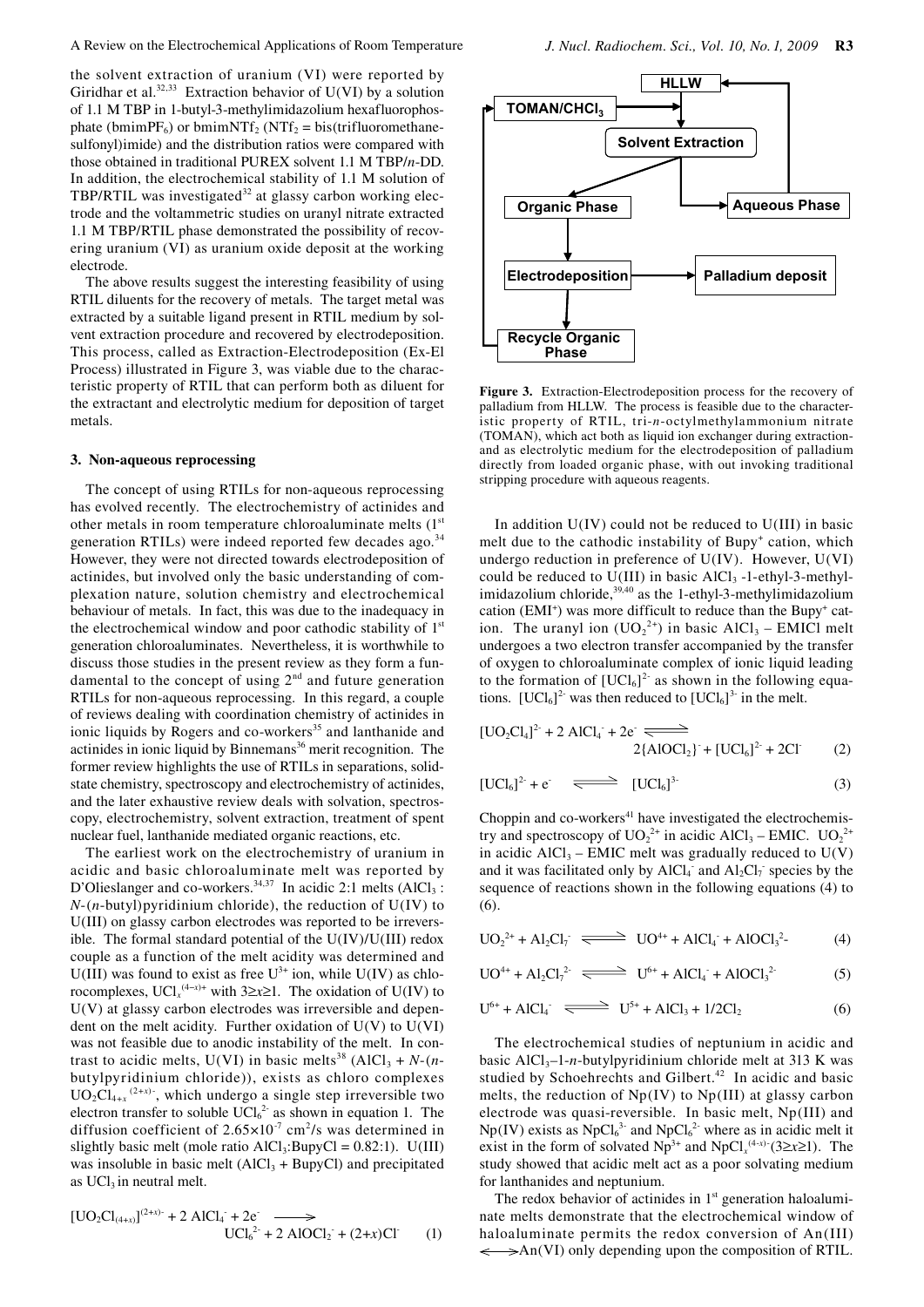Reduction of  $An(III)$  to  $An^0$  was not feasible due to inadequate cathodic stability of haloaluminates. A similar behavior could be expected for lanthanides also, as the characteristic trivalents are hard to reduce to metallic state than actinides. The studies reported by Schoebrechts et al<sup>43,44</sup> also confirms that some trivalent lanthanides ions such as  $Sm^{3+}$ ,  $Eu^{3+}$ ,  $Tm^{3+}$ , and  $Yb^{3+}$  dissolved in acidic  $AICI_3 - BuPyCl$  ionic liquid were reduced only to the corresponding divalent ions. Due to these limitations, RTILs have not gained the popularity in non-aqueous reprocessing earlier. However, with the advent of moisture-stable 2nd generation ionic liquids having an electrochemical window as large  $\sim$  6 V and good cathodic stability, in late 1990s, gave a renaissance to RTILs in non-aqueous reprocessing. An excellent review in this regard by Abbot and Mckenzie<sup>45</sup> deals with the application of RTILs for the electrodeposition of metals, provides an insight into the electrodeposition of technologically important metals using a wide range of RTILs, and addresses the practical and theoretical aspects that need to be considered when choosing ionic liquids as electrolytes.

Nikitenko and co-workers<sup>46-48</sup> investigated the spectroscopic and electrochemical aspects of U(IV)-hexachloro complexes in  $bmin[NTf_2]$ , [Mebu<sub>3</sub>N][NTf<sub>2</sub>] (Mebu<sub>3</sub>N =tri-*n*-butylmethyl ammonium) hydrophobic ionic liquids. Due to large electrochemical window of RTIL, it was possible to study the oxidation and reduction behaviour, up to the metallic form. The uranium redox values depend strongly on the type on RTIL cation.  $[UCl_4]^2$  in  $[Mebu_3N][NTf_2]$  can be converted to metallic uranium at -3.12 V(vs. Fc<sup>+</sup>/Fc) at 333 K. Nikitenko further investigated<sup>48</sup> the co-ordination behaviour of  $Np(IV)$  and  $Pu(IV)$  in bmimNTf<sub>2</sub>. The  $[NpCl_6]^2$  and  $[PuCl_6]^2$  compounds are electrochemically inert in bmimNTf<sub>2</sub> at glassy carbon electrode. However, the addition of bmimCl facilitates the quasireversible electrochemical reduction of Np(IV)/Np(III) and  $Pu(IV)/Pu(III)$  and oxidation of  $Np(IV)$  and  $Pu(IV)$ . These were reported only when Cl /An(IV) ratio exceed six in ionic liquid medium.

Bhatt et  $al^{49-51}$  studied the electrochemistry of some lanthanides,  $La^{3+}$ , Sm<sup>3+</sup>, and Eu<sup>3+</sup> in [R<sub>4</sub>X][Tf<sub>2</sub>N], where X= N,P and As. The RTIL,  $[Me<sub>4</sub>X][Tf<sub>2</sub>N]$ , exhibits extremely large electrochemical window  $(-6 V)$ . Based on the observation that  $Eu(III)$  present in this ionic liquid was reduced to  $Eu<sup>0</sup>$ , it was proposed as a potential electrolytic medium for electrodeposition of uranium and plutonium by non-aqueous reprocessing. Furthermore, they also studied<sup>50</sup> the reduction of  $La^{3+}$ , Sm<sup>3</sup> and  $Eu^{3+}$  to metallic state in the RTIL, [Me<sub>3</sub>NBu][Tf<sub>2</sub>N], and reported similar results as in the previous case. The voltammetric behavior of  $[Th(NTf<sub>2</sub>)<sub>4</sub>(HNTf<sub>2</sub>)]·2H<sub>2</sub>O$  was also studied<sup>51</sup> in [Me<sub>3</sub>NBu][NTf<sub>2</sub>]. Th(IV) in this ionic liquid was reduced to  $\text{Th}(0)$  by a single reduction step. The  $E^0$  value for the reduction of  $Th(IV)$  to  $Th(0)$  was determined to be -2.20 V (vs Fc+/Fc; -1.80 V vs SHE). A comparison of this  $E^0$  value with those obtained for Th(IV) reduction in a LiCl–KCl eutectic (677 K) and other non-aqueous solvents indicated that the reduction of Th(IV) was reported<sup>51</sup> to be much easier in  $[Me<sub>3</sub>NBu][NTf<sub>2</sub>]$ . Due to the presence of moisture in ionic liquid, the reduced product  $\text{Th}(0)$  was converted to  $\text{ThO}_2$ .

Electrochemical behavior of U(VI) in bmimCl was reported by Giridhar et al.<sup>52</sup> U(VI) in bmimCl undergoes a single step two-electron transfer reduction to uranium oxide  $(UO<sub>2</sub>)$  deposit at a glassy carbon working electrode. Electrochemical reduction was not only governed by the diffusion of U(VI), but also by charge transfer kinetics at the working electrode. The diffusion coefficient of U(VI) in bmimCl increased with increase of temperature from  $6.64 \times 10^{-9}$  cm<sup>2</sup>/s at 343 K to  $1.69 \times 10^{-8}$ cm<sup>2</sup>/s at 373 K and the energy of activation was reported as 54 kJ/mol. Thermal analysis of the uranium oxide deposit obtained by the electrolysis of U(VI) from bmimCl revealed the entrapment of nearly 5% bmimCl during electrodeposition.

Chen and Hussey<sup>27</sup> studied the electrochemistry of the most

electropositive fission product,  $^{137}Cs^+$ , at mercury electrode using  $[Bu_3meN][NTf_2]$  by various voltammetric techniques. The reduction of  $Cs^+$  at mercury electrode was quasi-reversible and a diffusion coefficient of  $\sim 10^{-8}$  cm<sup>2</sup>/s at 303 K was reported. Bulk deposition/stripping was conducted at mercury film electrode with recovery of 97% of loaded cesium by the reaction as shown in equation1.

$$
Cs^{+} + Hg + e^{-} \implies Cs(Hg) \tag{1}
$$

#### **4. Recovery of valuables from waste**

Ionic liquids are also utilized for various other electrochemical applications, for example, recovery of valuable by-products of nuclear fission, nuclear waste treatment etc. The concept of by-product utilization arising from nuclear industry was evolved in 1950's itself. The long-lived radioactive elements such as <sup>137</sup>Cs ( $t_{1/2}$  = 30.1 y) and <sup>90</sup>Sr ( $t_{1/2}$  = 28.5 y) in addition to some non-radioactive platinum groups metals are produced, in significant quantities, as by-products of fission.<sup>53,54</sup> These were regarded as waste a few decades ago and are being termed now as valuables owing to the upsurge in the utilization of these radioisotopes in the area of medicine, food irradiation, and sewage treatment etc in recent years. Applications of RTILs for the recovery of  $Cs^+$  and  $Sr^{2+}$  were already discussed in aqueous and non-aqueous reprocessing. The next few sections discussing about the recovery of fission platinoids present in spent fuel and nuclear waste.

*Platinum group metal (PGM) recovery*. Significant quantities of PGMs (palladium, rhodium, and ruthenium), most of them are non-radioactive, are produced as fission products.<sup>53</sup> Rao and co-workers<sup>55-57</sup> extensively studied the recovery of palladium and rhodium from aqueous medium by Ex-El process<sup>55</sup> as well as by non-aqueous routes using ionic liquid as medium.56,57 PGMs in bmimCl are speciated as chlorocomplexes, for e.g. rhodium (III) in bmimCl speciated as  $[RhCl_6]^3$ and other chlorocomplexes. Palladium and rhodium chlorocomplexes are reported to be reduced to their metallic form by an irreversible a single step two or three electron transfer, respectively, at the glassy carbon electrode. The mass transfer of rhodium (III) was slower compared to palladium (II) under similar conditions. Electrodeposition of fission palladium from co-existing fission rhodium resulted in a separation factor of 10 (Pd/Rh) in the deposit, when the deposition was conducted at palladium deposition potential. However, the separation factor decreased with increase of applied negative potential (towards rhodium deposition potential). The study indicated that co-deposition of fission rhodium  $(-10\%)$  seems to be inevitable during electroseparation of fission palladium from a solution of rhodium(III) and palladium (II) present in bmimCl, perhaps, due to proximity of palladium and rhodium reduction onset potentials.

Wide electrochemical window and ion exchange property of RTIL were exploited<sup>55</sup> for the recovery of palladium from nitric acid medium. Extraction of palladium by commercial ionic liquids, TOMAC and TOMAN, was studied as a function of various parameters and the palladium complex in organic phase was reported to undergo a single step two-electron reduction process at the working electrode.<sup>55</sup> Palladium was deposited both from the solutions containing diluent, chloroform, as well as after recovering chloroform by distillation. Controlled potential electrolysis of palladium extracted organic phase results in a deposition of metallic palladium, which was shown to be free from other fission products such as  $137Cs$ ,  $90Sr$ , and  $154Eu$ . Therefore this method (Ex-El process) provides two-step decontamination from fission products during extraction and electrodeposition.

*Treatment of tissue paper waste and recovery of valuables*. Utilization of RTILs for nuclear waste treatment is another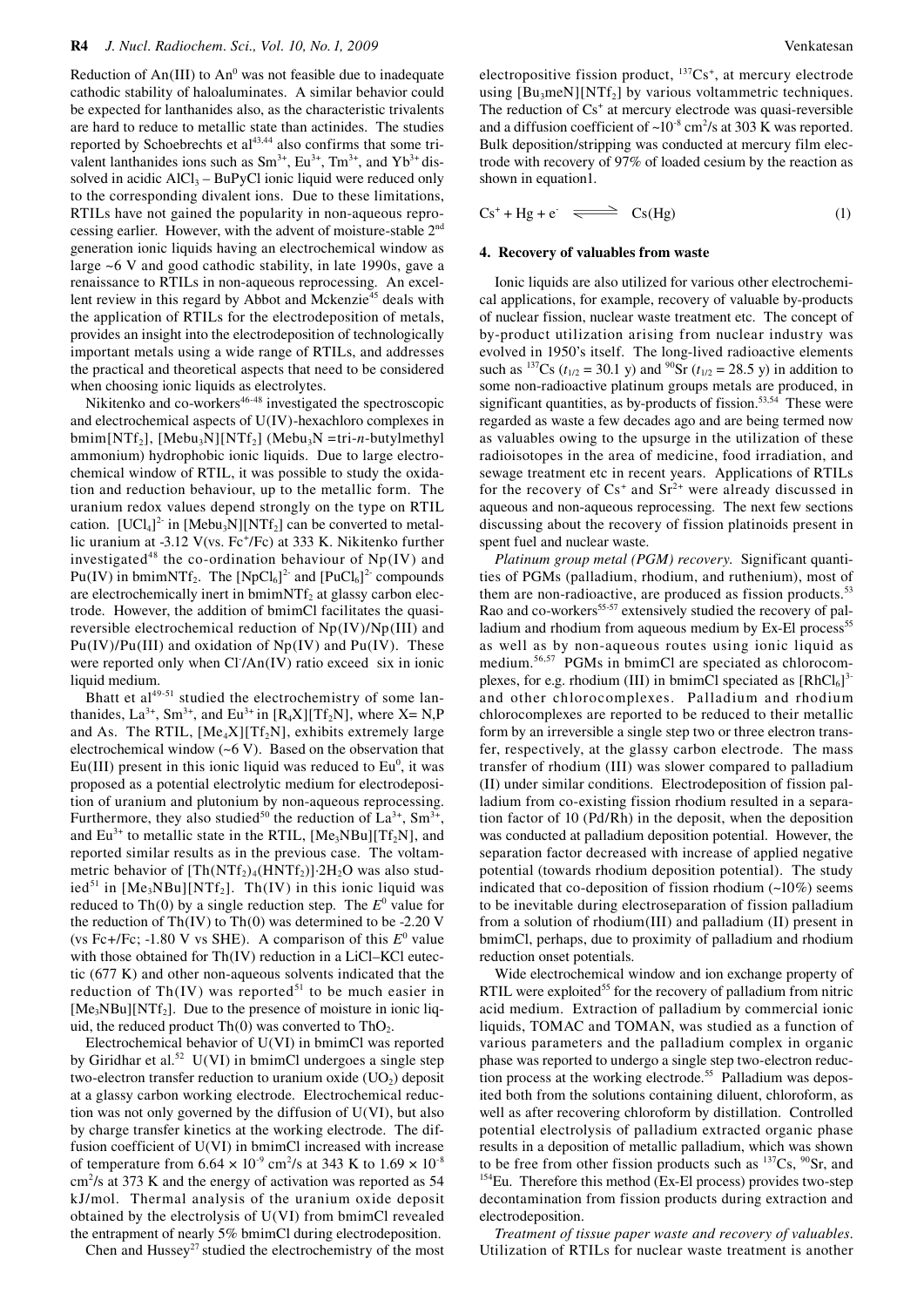subject of growing interest. In this context, a new method was reported for the dissolution of tissue paper waste and recovery of valuable contaminants by using RTILs.<sup>58</sup> Large volumes of ash less filter paper as well as tissue paper waste contaminated with either strategic materials or fission products are generated at fuel cycle facilities. The procedure reported for the recovery of valuables from tissue paper involves the dissolution of waste in bmimCl. The valuable contaminant such as uranium (VI) chloride/nitrate salt present in tissue paper also dissolve in bmimCl along with tissue paper. However, it was recovered by electrodeposition. In this context, the electrochemical behavior of uranium (VI) in a solution of tissue paper-bmimCl at glassy carbon electrode was reported and the diffusion coefficient of U(VI) was determined. Electrolysis of a solution of uranium (VI) loaded tissue paper in bmimCl results in a deposition of uranium oxide  $(UO<sub>2</sub>)$ . The study established the possibility of dissolving tissue paper and other cellulose based materials containing soluble uranium (VI) and Pd(II) compounds in bmimCl, and their recovery from the resultant solution. Cellulose pulp was regenerated by adding surplus water after the recovery of valuables and the ionic liquid, bmimCl, was also regenerated.

*Radiochemical stability of RTILs*. When RTILs are intended for nuclear fuel cycle applications, they are expected to exhibit adequate thermal and radiation stability. In this context Allen et al<sup>59</sup> reported the radiation stability (up to  $400 \text{ kGy}$ ) of 1,3-alkylmethylimidazolium cation (alkyl is either ethyl, butyl, or hexyl) based ionic liquids containing nitrate and chloride anions. The radiation stability are compared with the workhorse of nuclear fuel cycle namely TBP/odourless kerosene (OK) as well as with benzene. The results suggest that the ionic liquids investigated are much more stable than mixtures of TBP and OK under similar irradiation conditions. Nearly 1% of RTIL was found to be radiolysed with the absorbed dose was 400 kGy, while TBP/OK suffered more than 15% decomposition. Berthon et  $al^{60}$  reported the radiochemical stability (up to 1200 kGy) of neat hydrophobic RTILs, bmimP $F_6$  and bmimNTf<sub>2</sub> irradiated under argon atmosphere and in air. It was found that the density, surface tension, and refractive index of these RTILs unaltered even by an absorbed dose of approximately 600 kGy, however, significant darkening of RTILs occurred after irradiation that led to the linear increase of absorbance of light with absorbed dose. This was attributed to the radiolysis of bmim<sup>+</sup> that results in the generation of primary radicals, which upon recombination results in the formation of various polymeric and acidic species.

## **5. Issues to be addressed.**

The above literature on the electrochemical applications of RTILs in nuclear fuel cycle highlights the potentials and promises of RTILs for wide variety of electrochemical applications and they utilize some favourable properties of RTILs for a desired application. However, there are several issues need to be tackled for realizing a robust technology using RTIL as medium. The electrochemical applications discussed in the previous sections involved the electrodeposition of metals from RTIL medium. There are several physical and electrochemical properties of RTIL such as viscocity, conductivity, electrochemical window, kinetics of electron transfer etc, which controls the mass transfer at the interphase and the behavior of electrodeposition. Few excellent reviews in this regard by various authors<sup>10,45,61</sup> address the properties that need to be considered while choosing ionic liquids as electrolytes. Hence, they are not discussed here. However, from the aqueous and nonaqueous reprocessing point of view, there are some issues, which need to be given priority.

As the RTILs comprise entirely of ions, the properties such as the viscosity, density and aqueous solubility are generally higher than the traditional diluents (*n*-DD) employed in aqueous reprocessing. Viscosity and density of the solvent are important process parameters that dictate the hydrodynamics of the extractant during solvent extraction process.<sup>62</sup> It is essential that the viscosity of organic phase  $(-2 \text{ cP})$  is sufficiently low to permit, ready flow of solutions, low power agitators for phase dispersion, and efficient phase separation. Since these values are significantly higher for the RTILs studied as diluents, serious problems such as phase inversion, longer time for disengagement etc are encountered during solvent extraction.<sup>63</sup> Nevertheless, the encouraging part of RTILs is that there are  $10^{18}$  different ways of combining the cations and anions reported in literature for making a RTIL. Due to these mammoth combinations of cation and anions, it might yet be possible to discover a RTIL, which meets all the desirable properties of reprocessing. Another, important study which has not been attempted is the modality of dissolving the spent nuclear fuel in RTIL medium that has large electrochemical window adequate to deposit actinides. In fact, dissolution of spent nuclear fuel in to the high temperature electrolytic medium is head-end of conventional non-aqueous reprocessing. However no such methods are reported so far using RTILs as electrolytic medium and it requires collective efforts of both theoretical and electrochemical understanding for engineering an RTIL that can deliver a paradigm shift in reprocessing technology.

#### **6. Summary and outlook**

Room temperature ionic liquids have inscribed a beginning in nuclear industry. The results reported so far on the separation of actinides and fission products by aqueous and non-aqueous methods using RTIL as a medium are encouraging. The emerging technologies using RTILs provide industrially adaptable conditions for reprocessing and waste management. While these new results and novel technologies exhibit a great potential, the hurdles associated with the new technology need to be resolved for maturing into a robust technology. This can be manifested by intellectual design RTILs by judicial combination of ions from trillions of ions reported in literature, to meet the desirable results.

## **References**

- (1) P.K. Dey and N.K. Bansal, Nucl. Eng. Design **236**, 723 (2006).
- (2) J.I. Swanson, *PUREX Process Flowsheets*, in: *Science and Technology of Tributyl phosphate*, Vol III, Eds. W.W. Schulz, L.L. Burger, J.D. Navratil, and K.P. Bender, CRC Press Inc. Boca Raton, (1984), p 55.
- (3) J. J. Laidler, J. E. Battles, W. E. Miller, J. P. Ackerman, and E. L. Carls, Prog. Nucl. Energy **31**, 131 (1997).
- (4) C.C. Mcpheeters, R.D. Pierce, and T.P. Mulcahey, Prog. Nucl. Energy **31**, 175 (1997).
- (5) T. Welton, Chem. Rev. **99**, 2071 (1999).
- (6) J.D. Holbrey and K.R. Seddon, Clean Products Processes **1**, 223 (1999).
- (7) M.J. Earle and K.R. Seddon, Pure Appl.Chem. **72**, 1391 (2000).
- (8) J.S. Wilkes, Green Chem. **4**, 73 (2002).
- (9) S. Pandey, Anal. Chim. Acta **556**, 38 (2006).
- (10) D.S. Silvester and R.G. Compton, Z. Phys. Chem. **220**, 1247 (2006).
- (11) S.A. Forsyth, J.M. Pringle, and D.R. MacFarlane, Aust. J. Chem. **57**, 113 (2004).
- (12) F. Endres, Chem. Phys. Chem. **3**, 144 (2002).
- (13) M.C. Buzzeo, R.G. Evans, and R.G. Compton. Chem. Phys. Chem. **5**, 1106 (2004).
- (14) F. Endres and S.Z. El Abedin, Phys. Chem. Chem. Phys. **8**, 2101 (2006).